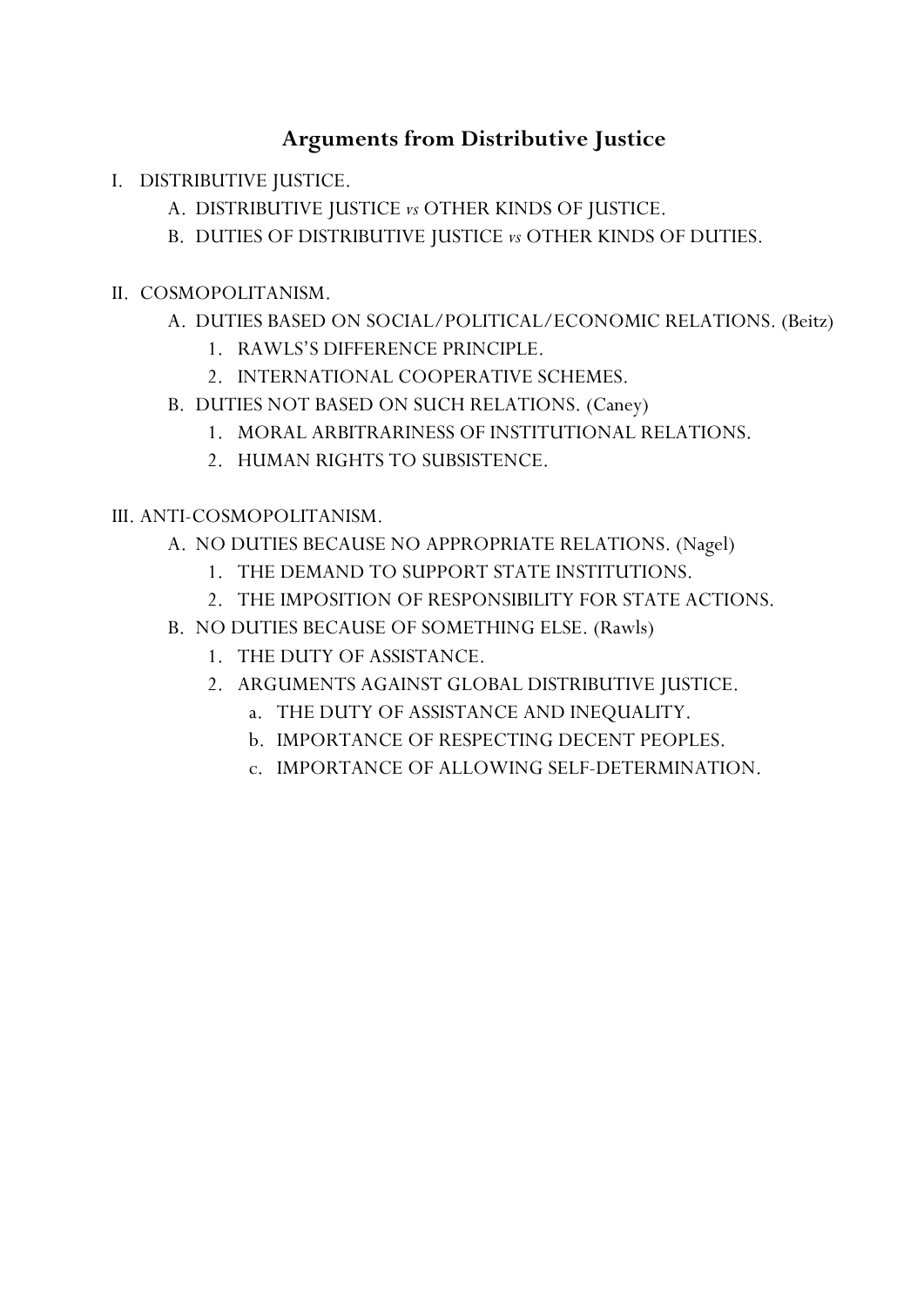## **Bibliography**

### **A Good Survey of the Literature**

Caney, Simon. Chapter 4 of *Justice Beyond Borders: A Global Political Theory.* Oxford: Oxford University Press, 2005. [<http://www.oxfordscholarship.com/oso/private/content/politicalscience/97801](http://www.oxfordscholarship.com/oso/private/content/politicalscience/9780198293507/p030.html) 98293507/p030.html#acprof-9780198293507-chapter-4>

## **A Good Anthology**

Pogge, Thomas, and Darrel Moellendorf, eds. *Global Justice: Seminal Essays.* St Paul: Paragon House, 2008.

#### **Cosmopolitanism**

- Beitz, Charles R. Part 3 of *Political Theory and International Relations.* 2nd Edition. Princeton: Princeton University Press, 1999.
- Shue, Henry. *Basic Rights: Subsistence, Affluence, and U.S. Foreign Policy.* 2nd Edition. Princeton: Princeton University Press, 1996.
- Pogge, Thomas. *World Poverty and Human Rights: Cosmopolitan Responsibilities and Reforms.* 2nd Edition. Cambridge: Polity Press, 2008.
- Nussbaum, Martha C. *Women and Human Development: The Capabilities Approach.* Cambridge: Cambridge University Press, 2000.
- Jones, Charles. *Global Justice: Defending Cosmopolitanism.* Oxford: Oxford University Press, 1999.
- Moellendorf, Darrel. *Cosmopolitan Justice.* Boulder, Colorado: Westview Press, 2002.
- Caney, Simon. *Justice Beyond Borders: A Global Political Theory.* Oxford: Oxford University Press, 2005.

[<http://www.oxfordscholarship.com/oso/public/content/politicalscience/97801](http://www.oxfordscholarship.com/oso/public/content/politicalscience/9780198293507/toc.html) 98293507/toc.html>

Brock, Gillian. *Global Justice: A Cosmopolitan Account.* Oxford: Oxford University Press, 2009.

[<http://www.oxfordscholarship.com/oso/public/content/philosophy/978019923](http://www.oxfordscholarship.com/oso/public/content/philosophy/9780199230938/toc.html) 0938/toc.html>

Miller, Richard W. *Globalizing Justice: The Ethics of Poverty and Power.* Oxford: Oxford University Press, 2010.

[<http://www.oxfordscholarship.com/oso/public/content/philosophy/978019958](http://www.oxfordscholarship.com/oso/public/content/philosophy/9780199581986/toc.html) 1986/toc.html>